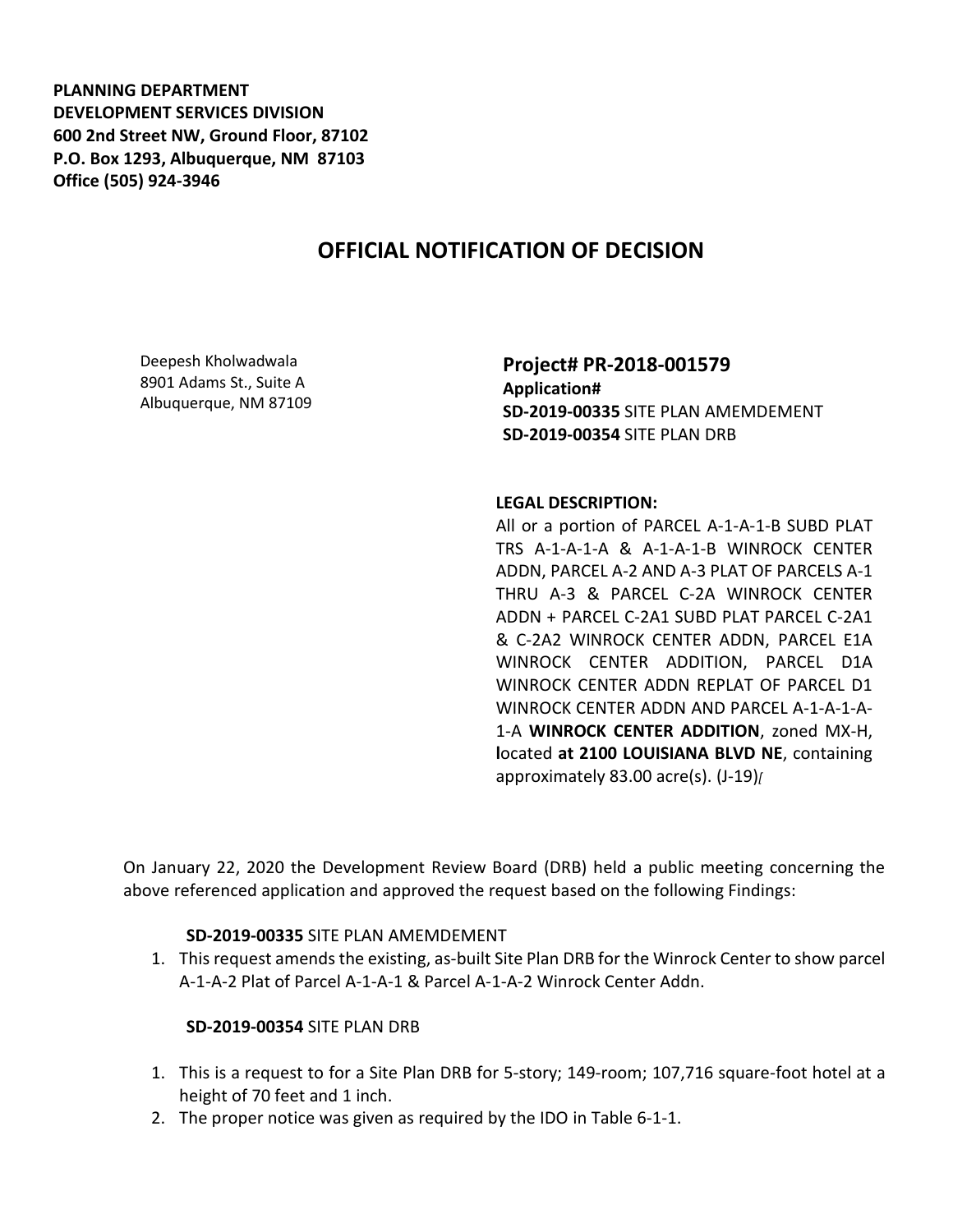- 3. The applicant held a meeting with the affected neighborhood associations on October 10, 2019.
- 4. Pursuant to 6-6(G)(3) Review and Decision Criteria. An application for a Site Plan DRB shall be approved if it meets all of the following criteria:
	- a. 6-6(G)(3)(a) The Site Plan complies with all applicable provisions of this IDO, the DPM, other adopted City regulations. *Specifically, the height, parking, open space, landscaping and façade meet or exceed the IDO requirements.*
	- *b.* 6-6(G)(3)(b) The City's existing infrastructure and public improvements, including but not limited to its street, trail, drainage, and sidewalk systems, have adequate capacity to serve the proposed development. *The site has access to a full range of urban services including utilities, roads, and emergency services. The ABCWUA issued an availability statement for the site. A Traffic Impact Study was not required. A grading and drainage plan for the entire site has been approved by Hydrology.*
	- *c.* 6-6(G)(3)(c) The Site Plan mitigates any significant adverse impacts on the surrounding area to the maximum extent practicable. *The site has significant perimeter landscaping: 19,939 square feet of landscaping is proposed and 13,445 square feet are required. The*  loading area is oriented towards the outside of the site and away from the pedestrian *circulation for the larger Winrock site.*

## **Conditions:**

- 1. This Site Plan is valid 5 years from DRB approval (2-6-2020). An extension may be requested prior to the expiration date.
- 2. Final Sign off is delegated to Transportation for a curb ramp note and to Planning who is the last to sign.
- 3. Once the site plan has all the required signatures, a pdf of the complete, signed-off-set will then be email to the PLNDRS.

APPEAL: If you wish to appeal this decision, you must do so within 15 days of the DRB's decision or by **FEBRUARY 6, 2020.** The date of the DRB's decision is not included in the 15-day period for filing an appeal, and if the 15<sup>th</sup> day falls on a Saturday, Sunday or Holiday, the next working day is considered as the deadline for filing the appeal.

For more information regarding the appeal process, please refer to Section 14-16-6-4(U) of the Integrated Development Ordinance (IDO). A Non-Refundable filing fee will be calculated at the Land Development Coordination Counter and is required at the time the appeal is filed.

You will receive notification if any person files an appeal. If there is no appeal, you can receive Building Permits at any time after the appeal deadline quoted above, provided all conditions imposed at the time of approval have been met. Applicants submitting for building permit prior to the completion of the appeal period do so at their own risk. Successful applicants are reminded that there may be other City regulations of the IDO that must be complied with, even after approval of the referenced application(s).